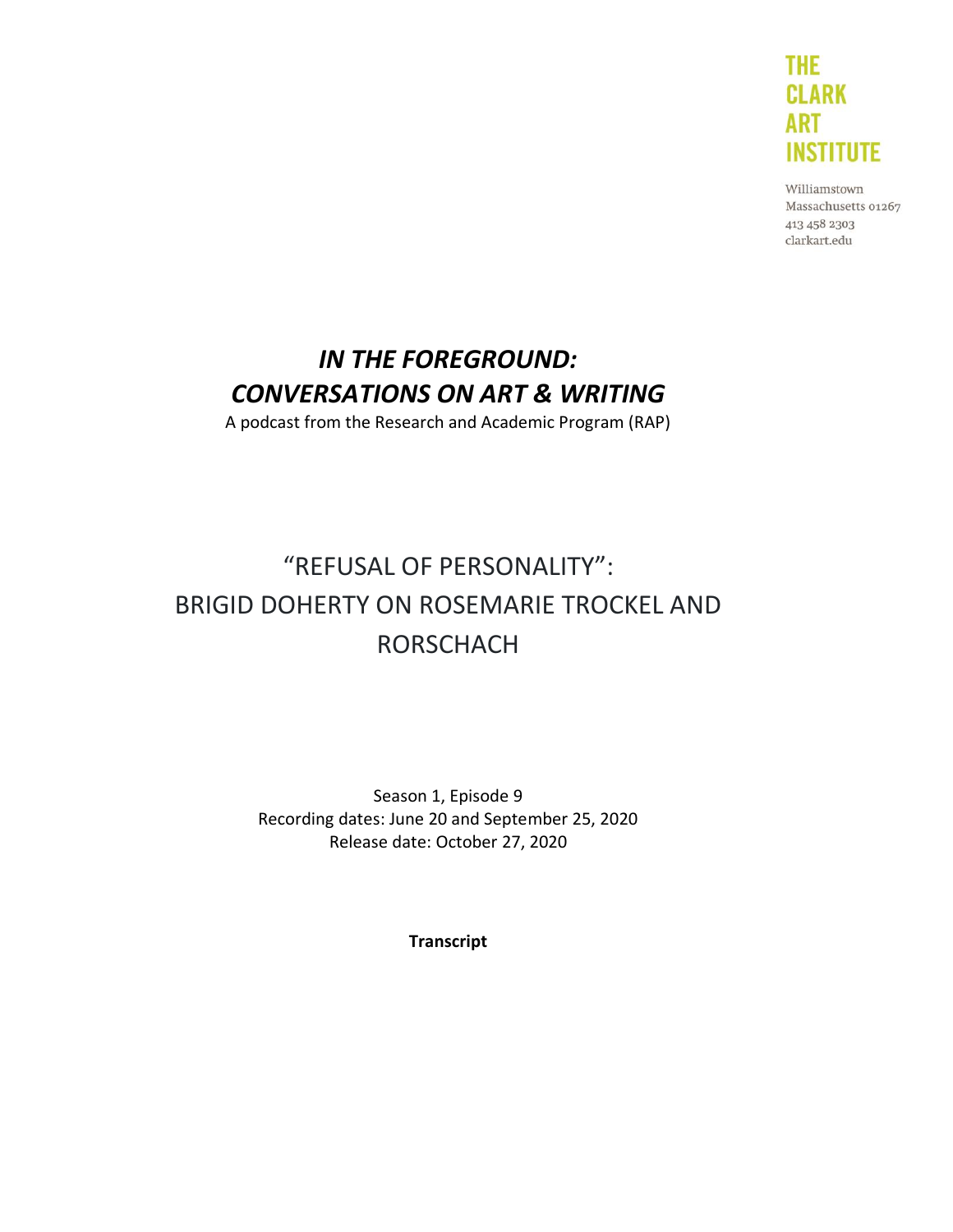#### **Caro Fowler**

Welcome to *In the Foreground: Conversations on Art & Writing*. I am Caro Fowler, your host and Director of the Research and Academic Program at the Clark Art Institute in Williamstown, Massachusetts. In this series of conversations, I talk with art historians and artists about what it means to write history and make art, and the ways in which making informs how we create not only our world, but also ourselves.

In this episode, I talk with Brigid Doherty, who is associate professor at Princeton University. Brigid's research focuses on the interdisciplinary study of 20th century art and literature, especially relationships among artistic practices and aesthetic and psychoanalytic theories. In this episode, Brigid and I discuss the book project she worked on while a fellow at the Clark in the spring of 2020, which examines the artist Rosemarie Trockel, and her so-called "Rorschach Pictures."

#### **Brigid Doherty**

*The notion of the minor is useful in terms of how to conceptualize the experimental dimension of her practices, and of what's at stake in imagining or fantasizing or staging a return to the conditions of the original Rorschach experiment—not as a way of redeeming it, not at all that, but imagining a kind of displacement or refusal of personality.*

#### **Caro Fowler**

Thank you so much for joining me today, Brigid. I often begin these conversations by asking about formative intellectual encounters. And so I think it would be productive to start this conversation with: how might you describe your experiences in undergrad or graduate school, and how you put together your thinking during that time?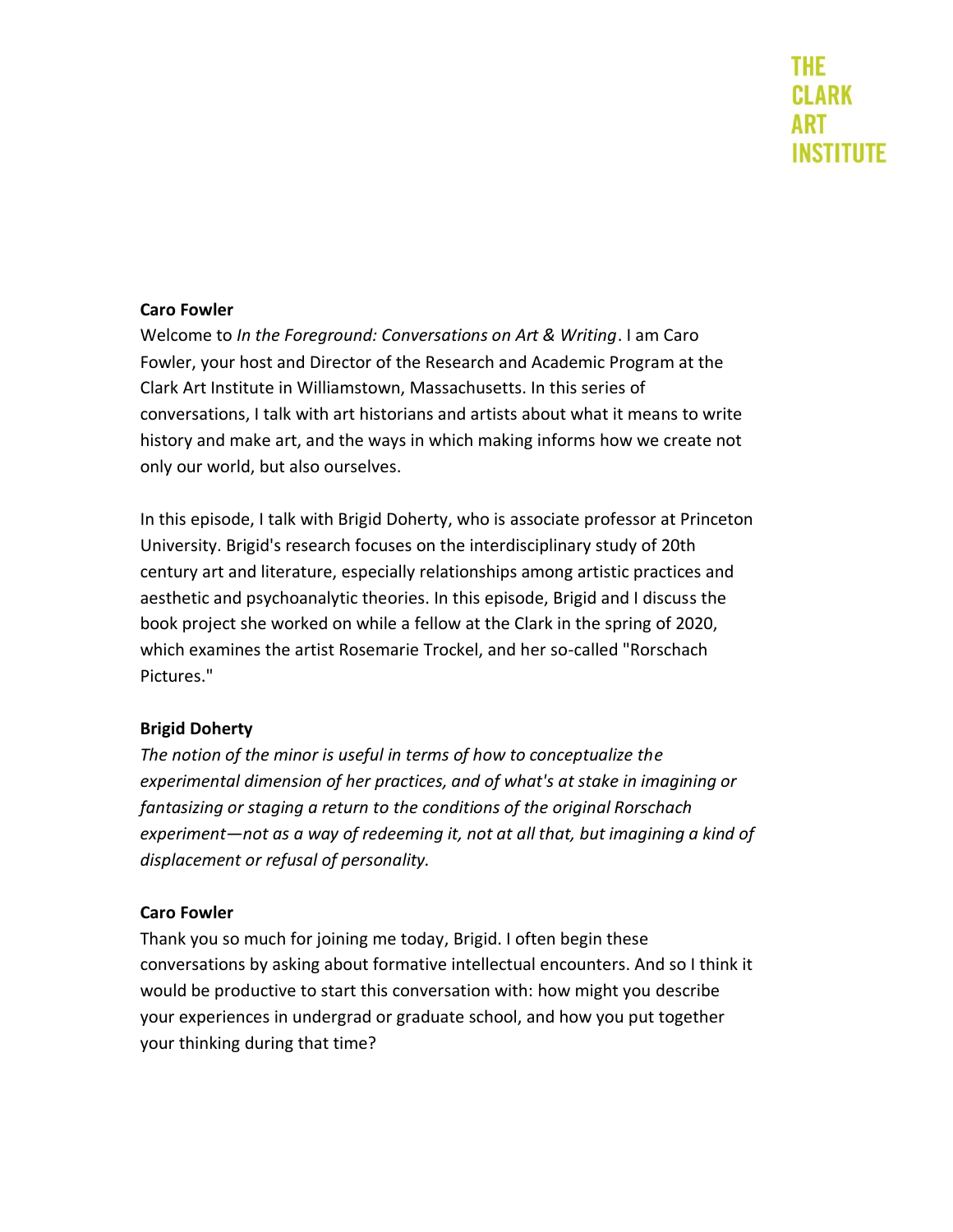#### **Brigid Doherty**

That's a wonderful question. I think for me, in many ways the seminar that was most acute for me as an intellectual experience in graduate school was a seminar that T.J. Clark taught on William Blake's illustrated books, which was a totally extraordinary experience for me. But a lot of what I did in graduate school also reached back to what was a genuinely transformative moment in my undergraduate studies, which was a philosophy class co-taught by Nancy Cartwright and Arnold Davidson, which is a seminar in which I first read Foucault and Ian Hacking. And that was the moment--I was a sophomore I guess?--in my undergraduate studies where I felt like my head exploded in terms of how to frame certain kinds of reading and even close reading that I had already learned quite well--not that I was doing it well, but I been taught very well already in my first two years how to do that through interdisciplinary humanities courses and courses in comparative literature. And that was really transformative. So that really remained a touchstone for me also because it was one of the moments in which I was shown what the potential is for art history to be central to certain kinds of interdisciplinary inquiry, in part because already then, although he published it a few years later, Arnold Davidson was thinking very seriously about how the conceptualization of style in art history around the turn of the 20th century in Wölfflin's work, although it certainly applies to others as well- certainly applies to Riegl, but Arnold doesn't take Riegel up--could be a kind of conceptual apparatus to think about doing the history of all kinds of other things. It goes to the whole question of styles of reasoning, which is a major idea in Hacking's work. For Arnold, that's a point of intersection also with psychoanalysis. So for me in a way, that course that I took in my sophomore year of college has continued to have after-effects, and has been inescapable for me, and was also mind boggling.

We had Stuart Hampshire come in as a guest lecturer, and it was just crazy what they brought into the classroom. In a way it was that course and a couple of other courses in philosophy as an undergrad that brought me to art history. And I felt like doing art history. Studying art history with the people I was lucky enough to study with at Berkeley, and then with the people I have been lucky enough to have as colleagues was in some ways a fulfillment of the promise that I saw in that course about how art history really could bring things to the table at a conceptual level, and not just as a set of accounts of individual objects or moments or movements. Maybe it's interesting then that I say the Blake seminar was an analogous moment in graduate school, I think in part because it was so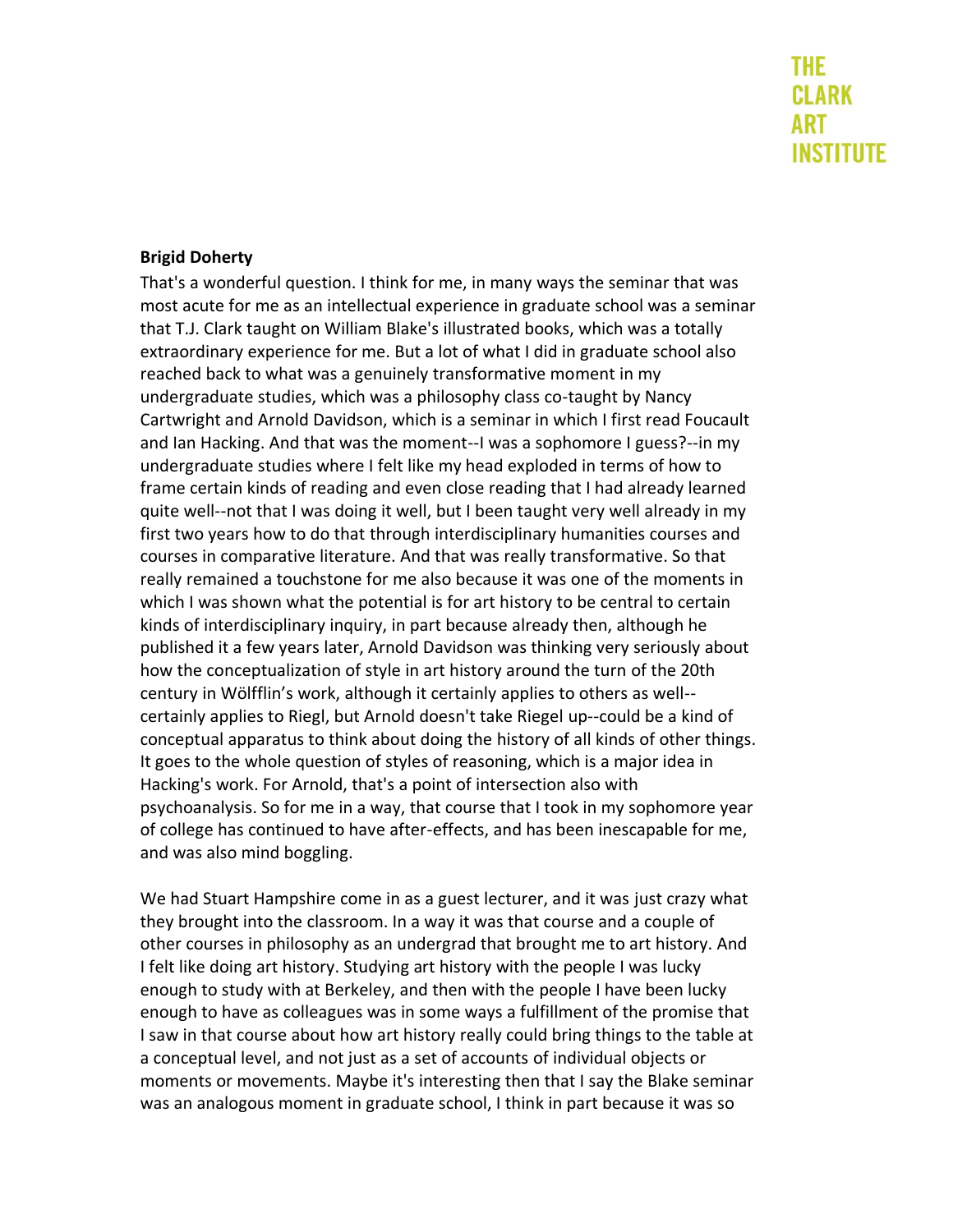totally remote from that or at least seemingly remote from that. Because all we did in that course, as I remember it, we might have read a couple of critical essays on Blake, but we just really read the primary material. And I had very little background in English. It made me wish that I hadn't set out to be a modernist, but it also made me realize that I couldn't, and this is sort of sad, and I suppose it wasn't true, but that there was way too much ground to be made up to go back and work on something earlier. But there were a couple of moments, also in a course with Svetlana Alpers, and in an independent study I did with Michael Baxandall where I thought, "Oh god, I should be working earlier." But I didn't. And I don't. I still don't know enough to go back and be working on an early modern topic or on 18th century Britain.

### **Caro Fowler**

Is that how you came to Dada as a dissertation topic? Is [it] that you found that the conceptual and philosophical investments were complimentary to your own understanding of the discipline of art history?

### **Brigid Doherty**

There was one really immediate motivation for working more broadly on Berlin Dada. I would have written a monographic dissertation on Schwitters if John Elderfield's catalog didn't exist. Although the book wasn't yet published, I also knew that Dorothea Dietrich, who was then teaching at Princeton, had done work on Schwitters that came from a very different perspective than John's, but that was complimentary to it in terms of filling out the historical picture. And so I just felt that there was no room. John Elderfield is among the people in the profession whom I value most at every level. Again, that's another fantasy world. I think I would have been much more comfortable and much more at home if I could have done that [and] just worked on Schwitters, who is the figure within that period to whom I certainly feel the greatest affinity, and whose work I feel most comfortable thinking in relation to. I think the choice to work on Dada- some of it had to do with the fact that in the early 1990s archives were opening in what had been East Berlin. It became clear when I did preliminary research that I was going to get very good access in part because I went and met with archivists. [It was also] in part, I think, because I wasn't a West German scholar.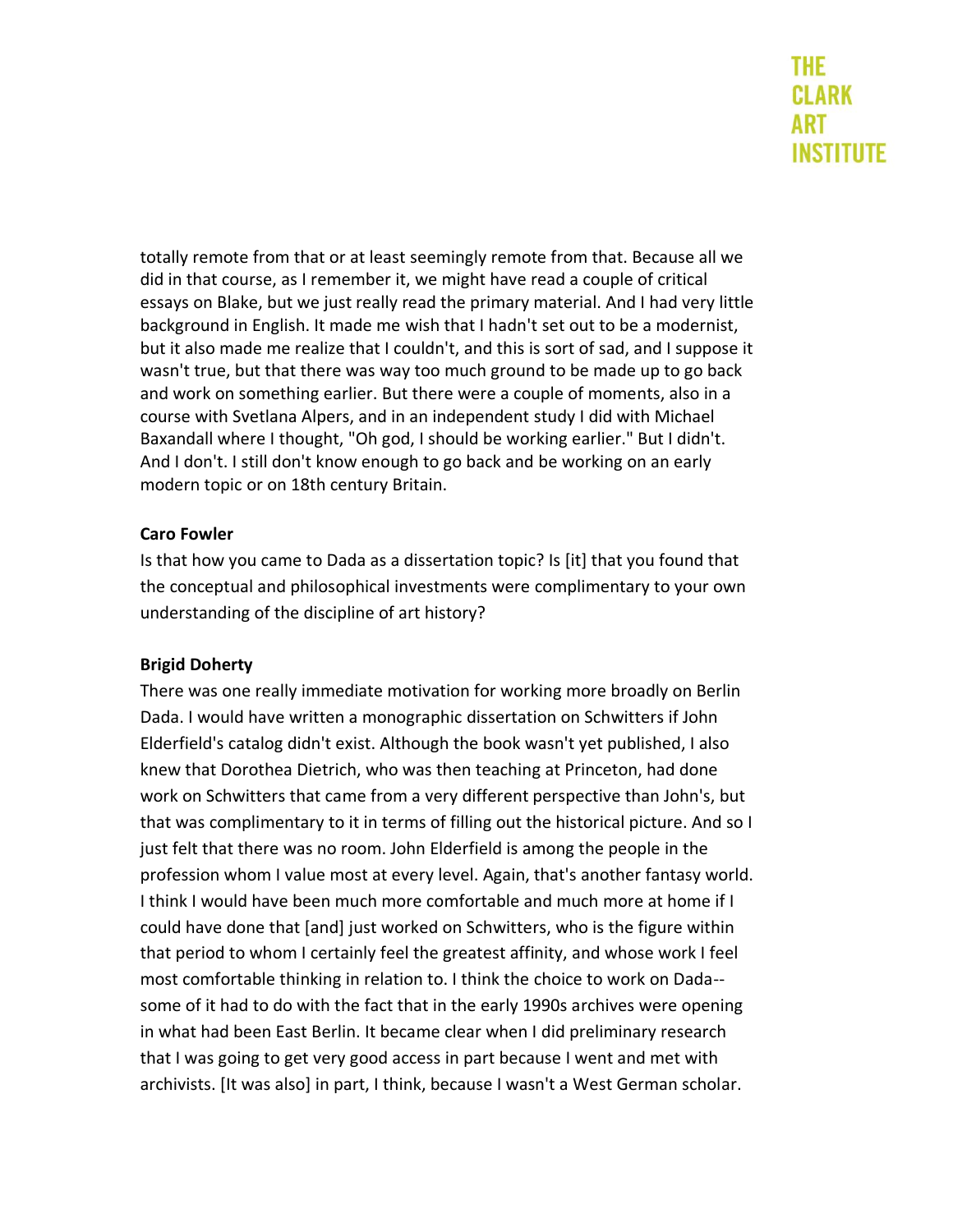So I was treated with enormous generosity and kindness by--the archives were then still staffed by the archivists who had been running them under the German Democratic Republic. And so there was a real opportunity there. And I think it was also in some ways a choice of object that felt most resistant to me, and in many ways, most resistant to my sensibility, which is a perverse way in, but it felt necessary.

### **Caro Fowler**

I would love to hear more about your project on Rosemarie Trockel, which you came here to work on, and to hear how that project is part of your larger intellectual engagements with the field of art history and also intellectual history.

### **Brigid Doherty**

This project on Rosemarie Trockel, which focuses on her so-called "Rorschach" works, which are a group of works made in the early 1990s, first [as] a set of socalled wool pictures. In 1991, the year of her first big retrospective exhibition in the US, she showed in Los Angeles at Regen Projects a set of wool pictures: pictures knitted at a factory in Italy based on drawings that she provided that were made in a format on graph paper so that they could be produced using the industrial knitting machines. These were derived from riffs on the 10 cards used in the Rorschach test. And Trockel had been given a set of the Rorschach cards by a German Cologne-based psychoanalyst named Edeltrud Meistermann-Seeger, who Trockel knew, and who had written a dissertation interestingly enough on Rorschach in the 1940s--so someone with a psychoanalytic training and training in psychology and philosophy, and a deep engagement with Rorschach's work himself. So Trockel would have had these Rorschach cards in her studio, and was working with, I think it's pretty clear, both the cards and the textual component to the experiment that Rorschach published in the early 1920s. And the other major point of contact for Trockel in making these knitted Rorschach pictures was clearly a set of very large acrylic on canvas works made by Andy Warhol in the mid 1980s (in 1984), that had just been shown as part of the Warhol retrospective that started at MoMA, and had been in Cologne in 1989/90. So there are these two moments in Trockel's project with the Rorschach materials in the early 90s. One is the engagement with Warhol. She may also well have known a Rorschach-related work that Marcel Duchamp had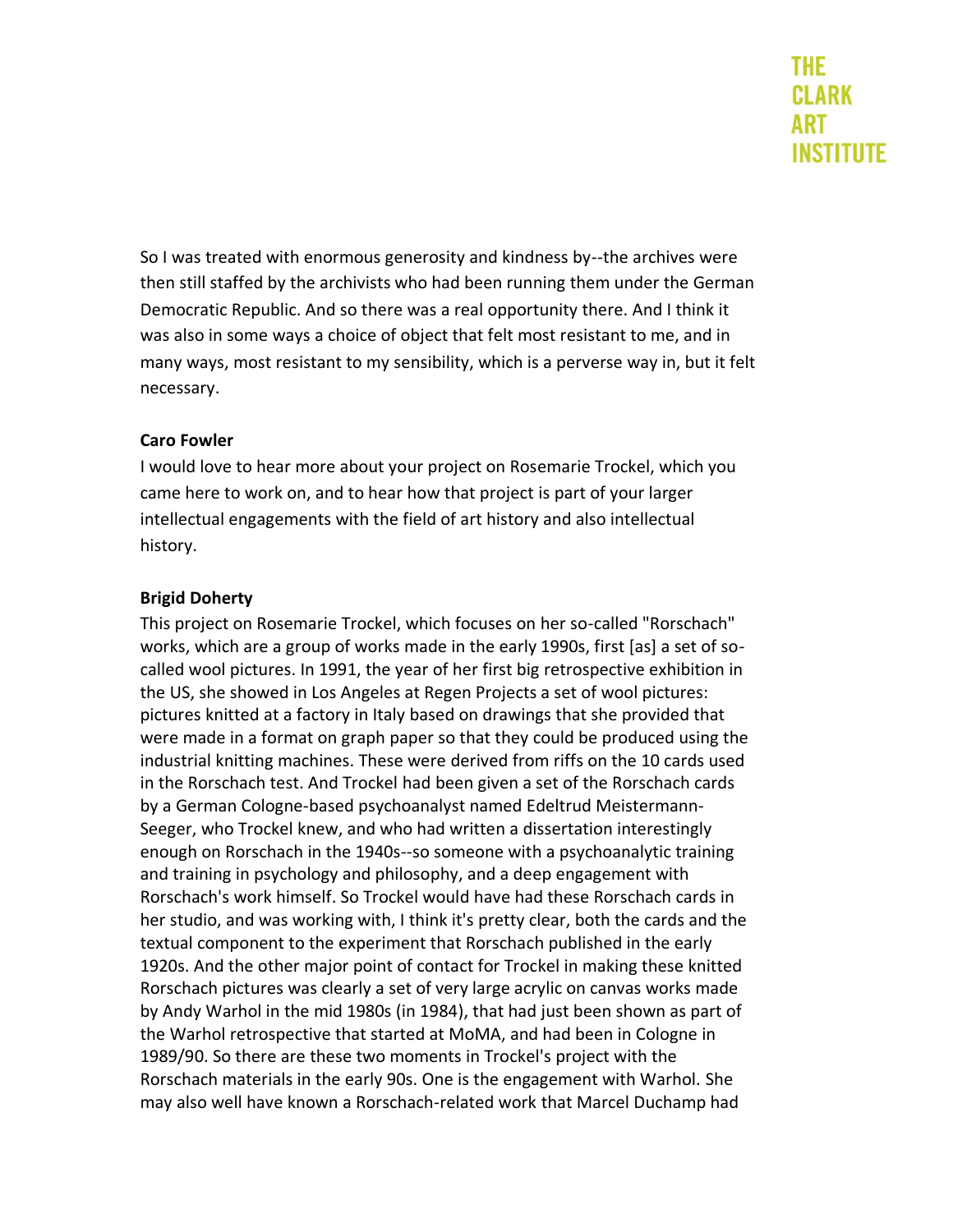published in *Minotaur*. And Duchamp had come to know about the Rorschach we think through Lacan in the early 1930s. So there are a number of touchstones in Trockel's practice as a whole that the Rorschachs take up from works of the 1960s back to those surrealist milieu, back to Duchamp. And that's the art historical engagement. What I came to find extremely interesting about her Rorschach project is its difference from Warhol's. So there are other big knitted pictures which affect certain kinds of transformations and inversions on the look of the Rorschach cards. They become radically asymmetrical for example.

### **Caro Fowler**

In terms of scale, how big are the Rorschach cards themselves? Because it sounds like she must have scaled it up quite a bit, especially if she's using drawings on a grid for a factory.

### **Brigid Doherty**

Yeah, so her Rorschach pictures are more than more than two meters high, but the Warhols are significantly bigger. They're nearly wall-sized. I don't have the precise dimensions of the Warhols in mind, and they do vary to a certain degree. So there's a huge scaling up to stand in relation to contemporary painting of the 1980s, and going back to works on the scale of large abstract pictures from the 1950s forward. And she also made at the same time a set of ink drawings. So the Rorschachs are card size. They're roughly 8 by 10 because in the original experiment they're designed to be held and turned by the subject in the experiment. So the original drawings that Rorschach made, including a whole bunch of test drawings, are accessible in the Rorschach archive in Bern. And that's its own very interesting set of questions that I've gotten a bit involved in, which is "what were the conditions of making of the Rorschach images that he came to use." They were made by Rorschach himself, who had some training as an artist, and was the son of a drawing instructor, and well-read in art history. So Trockel does the large-scale knitted picture works, which are in conversation with painting, but also very much interested in the question of a transformation of scale from an ink drawing to this large knitted work. I've written elsewhere about the dynamics of wet and dry in Trockel's work, and in these that's particularly vivid, because the dryness of her wool medium is everywhere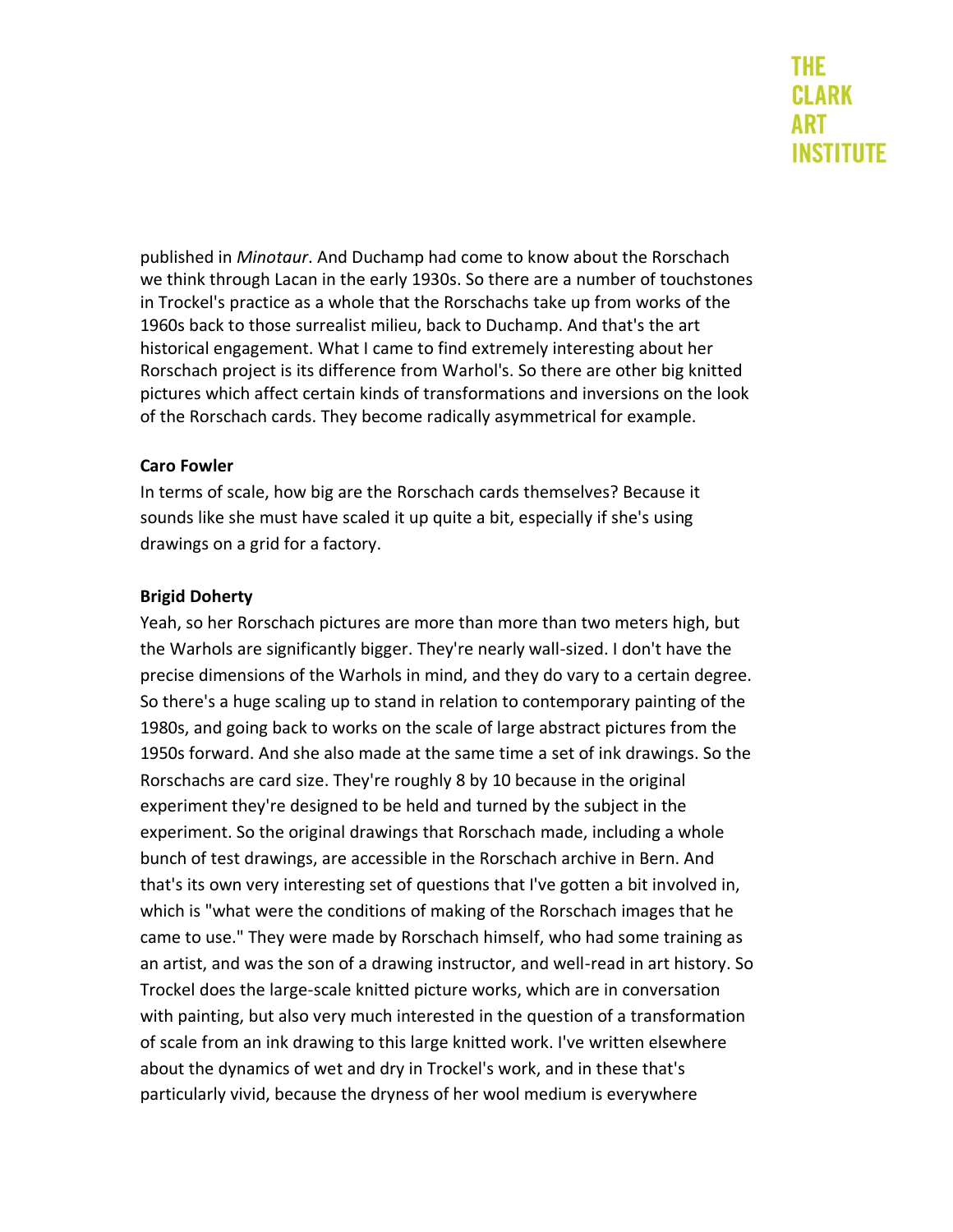evident, as is its mechanicalness. If you look at the edges, the margins, the contours of the figures in the Rorschach pictures, you see these dry digitalized edges, which are so radically different from the way ink appears on paper. But she did do this series of ink drawings, which affects a different kind of inversion, and this is not entirely clear how this unfolded, but she seems to have staged a experiment using the protocols of Rorschach's experiment as a generative device for drawing. So it may be that she had someone read to her from the protocols in which test subjects are interpreting the Rorschach cards. And she then made drawings after that through a process that relates to practices of automatic drawing and automatic writing, listening apparently, or having just read (it's not entirely clear what the work of the studio involved to these protocols), and then making drawings not as illustrations of the protocols, but as a kind of inversion of the operations of the experiment. That's part of the account. When one looks at this set of drawings, they also morphologically look as though they are, again, responses to and transformations of the actual look of Rorschach's 10 cards, and there are 10 drawings. She put those drawings through yet another process of color photocopying, in which she enlarged and cut off some pieces of them. Those color photocopies now make up what's called a "book draft." She has a genre of works called book drafts, or Buchentwurfe, book designs really, book sketches. Test pieces for books would be a good way to describe it. And those are now in MoMA's collection. They were shown for the first time in the new installation that opened in the fall of 2019. And to that work, which is this collection of photocopies of the original ink drawings, she very interestingly gave a title that is itself a kind of estrangement and inversion of the title of a film by Robert Bresson, and in that gestures towards a very important dimension of her practice that relates to Bresson's work, which is an opening of her practice onto considerations of the animal and the inhuman. So there's a further inflection of the Rorschach project with a kind of resistance to the notion of personhood and the notion of self that the Rorschach as a projective personality test, which is what it becomes from the 1930s forward, conditions, disciplines, invents, and so forth. There's a kind of resistance to that notion of the subject. Peter Galison has written very wonderfully about the Rorschach test as a technology of the self. And it's clear that in the experiment that Rorschach conceives around 1920, it's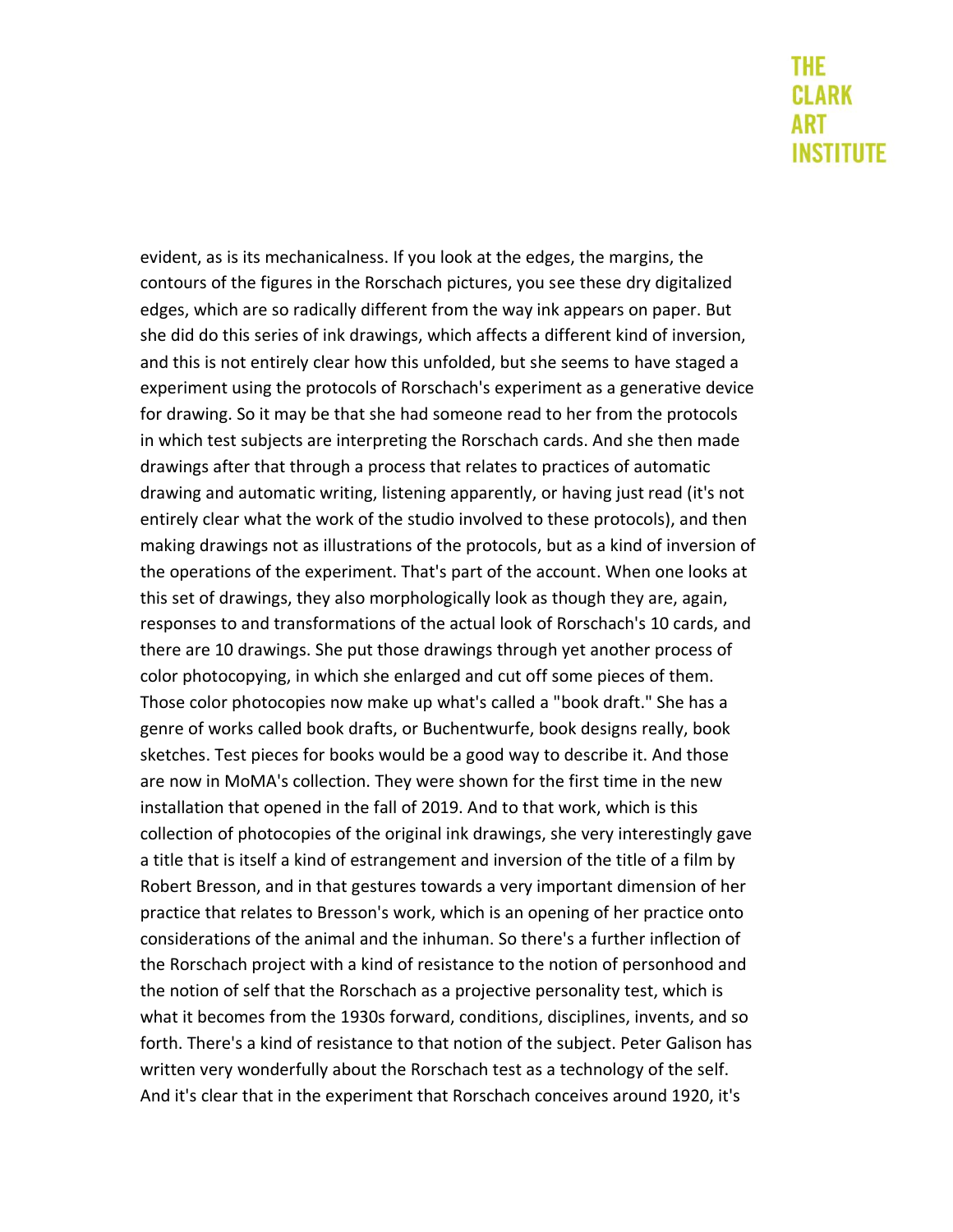already absolutely right to think of that as a technology of the self. That experiment, which he described as an experiment, and the interpretation of transforms a notion that drops out of the Rorschach test as it becomes deployed all over the world from the 1940s forward. It's not entirely clear, for example, the technology of the self that the Rorschach test is, in the form that Warhol is arguably responding to where it's been used in corporate contexts and military contexts, [and] in anthropological contexts in schools and prisons for 40 years, whether that technology of the self, whether that object is the same object that Trockel has in the studio when she has the set of cards and the protocols that she's received from a psychoanalyst who's talked to her about the experiment and its history presumably in rather different ways. And I came to be really fascinated with this idea that Trockel was simultaneously responding to Warhol- to a set of pictures that Rosalind Krauss has very productively and convincingly talked about as instances of a conceptualization of the artwork as an occasion that will make evident that what's happening in the transaction between these giant acrylic pictures that play upon and are travesties of the imagery, and the potential finding of allusions to the body and to sexuality in the pictures that Krauss sees as a kind of materialization of a understanding of paintings as sites for the projection of the viewers affect, and of the psychology of the viewer as determinative of what counts in the picture. And that strikes me as a strong reading of the Warhol. I think that in engaging with what amounts to a different Rorschach to some extent, while also engaging with the Warhol, one of the things that Trockel is doing is establishing a very different relationship to modernist precedence, [and] to the conceptual foundations of the Rorschach test in the early 1920s than Warhol is. And for me, it was at that moment that the project opened onto larger considerations of Trockel's relationship to early 20th century philosophy, literature, psychoanalysis, which has been a read thread in her work for many years.

### **Caro Fowler**

For Trockel, what is specific about her project you find that's distinct from Warhol's that does really engage with these early 20th century questions around philosophy and literary movements?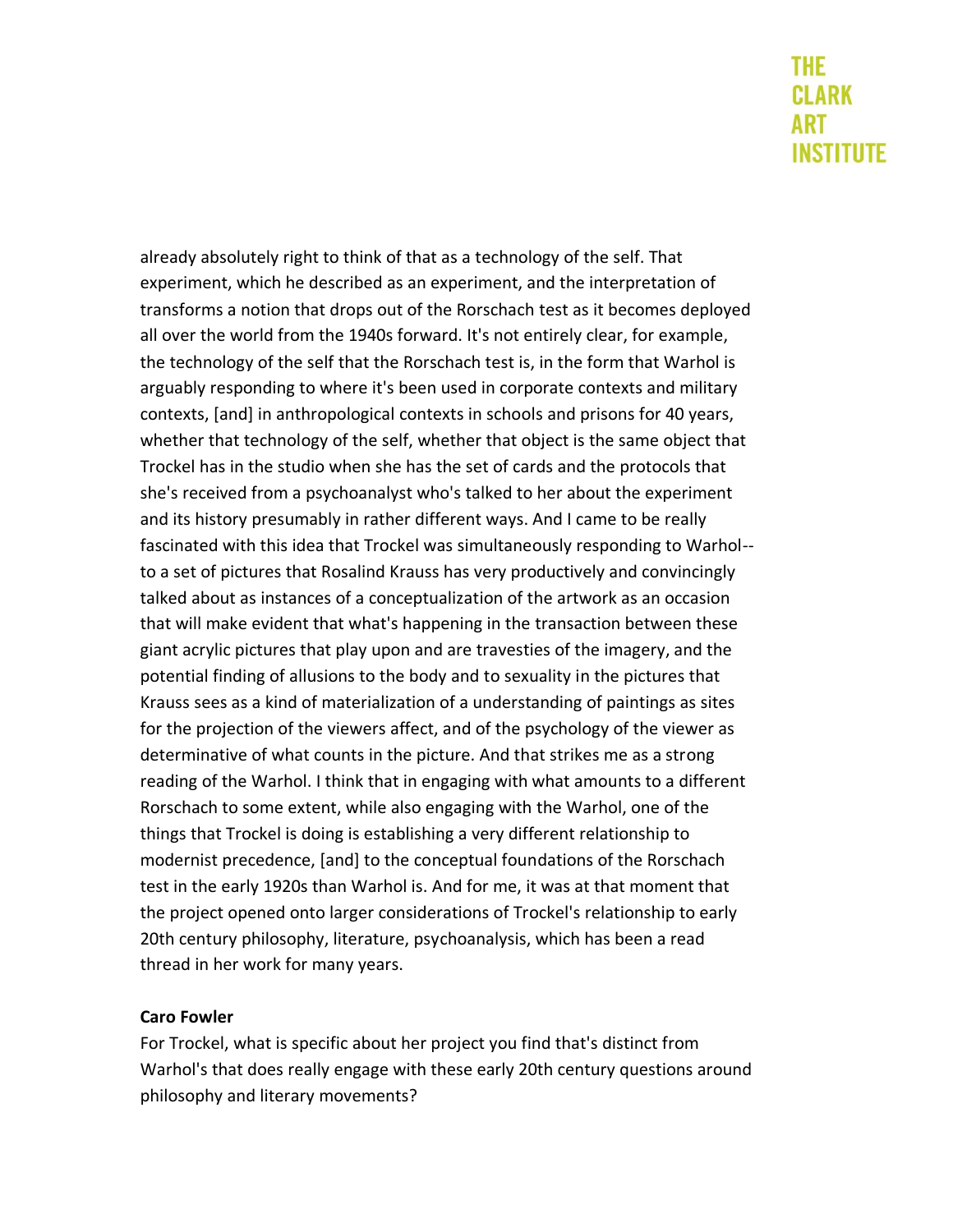#### **Brigid Doherty**

So like many people looking at Trockel's work and thinking about it, including the artist herself, I have found the work of Deleuze very productive and very useful. I think slightly different resources within Deleuze maybe than some other people, but extremely useful for me in my thinking about this project and also some of Trockel's video work has been some of the writings on cinema, but also Deleuze and Guattari's writing on Kafka and the notion of Kafka, and of minor literature. I wouldn't want to frame this too narrowly, but one way of thinking about what Trockel is doing when she goes back to later 19th and early 20th century works in philosophy, literature, and psychoanalysis--so key people for Trockel, key authors [and] key materials are works by Nietzsche, Ernst Mach, Freud, Hofmannstahl, Rilke, Kafka, Wittgenstein, Karl Kraus, all men that I've just named. I think a way of thinking about her engagement is in terms of something like a minor practice. So where she is going back and re-engaging the languages and the problematics of philosophy, literature, psychoanalysis in this crucial moment of the beginnings of modernism, and reconfiguring it in a new kind of language that would mark a kind of distinction from practices that we could usefully describe as neo-avant-garde, or even as conceptualist, it marks a certain kind of distance from figures of her generation, although I don't think she by any means fully stands outside of it. Again, I wouldn't want to make this too much of a constraint, and it's partly a matter of applying Deleuze's concepts, but part of the interest is that Trockel also engages directly with Deleuze's work. I think she's thought about it a lot. There are certain works, that allude very specifically to Deleuze's self-presentation, and the presentation of his philosophy in cinematic form for example, or in televised form. I think it's useful to see in her work something like a deterritorialization of style and of genre, and therefore setting up a different kind of model in relation to modernist practices, and in relation to, say, postmodernist practices. And I think that this turning to the notion of a minor literature has the potential to say something about the role of language in her work, which is very important, including what's become a more or less routine use of English language phrases, either appropriated or invented as the titles for her work. And there too I think there's a negotiation of how to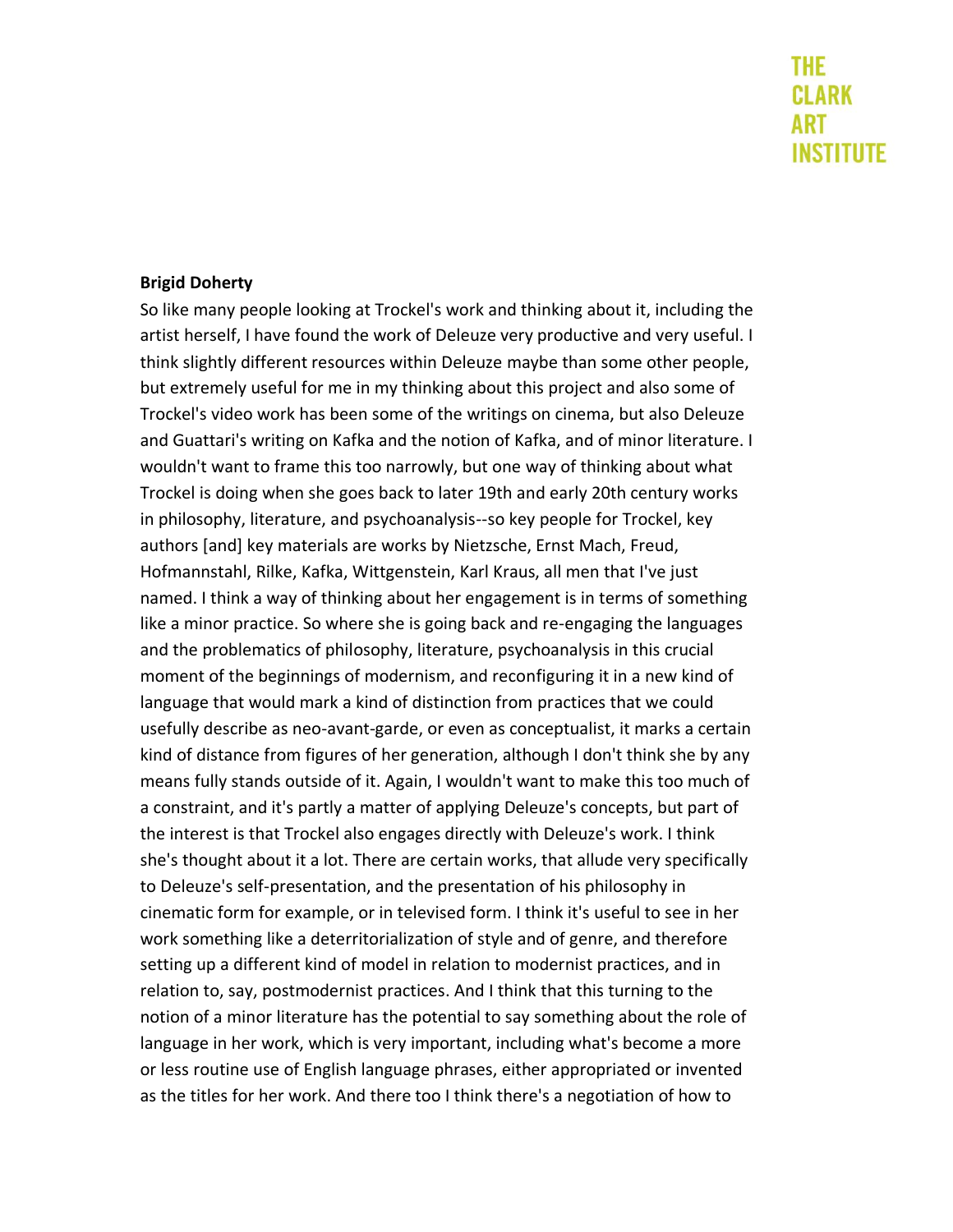situate her work in relation to recent art, including in the case of these works that I have been studying now, Warhol. There's also a sense in which the notion of the minor is useful in terms of how to conceptualize the experimental dimension of her practices, and of what's at stake in what I think is happening, which is something about returning to the original conditions, or imagining or fantasizing or staging a return to the conditions of the original Rorschach experiment, not as a way of redeeming it or cleansing it of what it becomes as a projective personality test. Not at all that, but imagining what it would be to engage with that in making a series of drawings that want to document a certain kind of graphic activity in relation to verbal descriptions and that want to imagine, I think, a kind of displacement or refusal of personality, and instead to reconfigure this occasion of experiment as a kind of staging or enactment of impersonality. And that obviously exists [in] an interesting relation to Warhol's work. I think they are very different projects, but obviously part of what Rosalind Krauss is doing in the text "Carnal Knowledge" that is about Warhol's Rorschach works is it's an inflection on the notion of the machinic and the impersonal in Warhol that wants to insist on a relationship between that dimension of his practice and a corollary which makes the position, the affect, the psychology of the viewer of his work determinative for the work itself. And I think that is a possibility that Trockel's work forecloses quite radically by at the same time insisting on the impersonality and the near inhumanity of the conditions of the Rorschach works in her hands, and at the same time, a certain kind of authority of her position as artist in the presentation of these works around these questions. I think that one of the key differences is that these are works that are supposed to flout and defy and deny any sense that we might bring to them that they would be constituted in the moment of our psychological projection in relation to them. So they're all about that problematic. But I think they're about it from a fundamental position of refusing that relationship to a viewer.

#### **Caro Fowler**

How specifically do you think they refuse that relationship? And I imagine that the ink drawings and the wool paintings enact that refusal in different ways. I mean, the graphic act is probably the medium most closely tied to fantasies or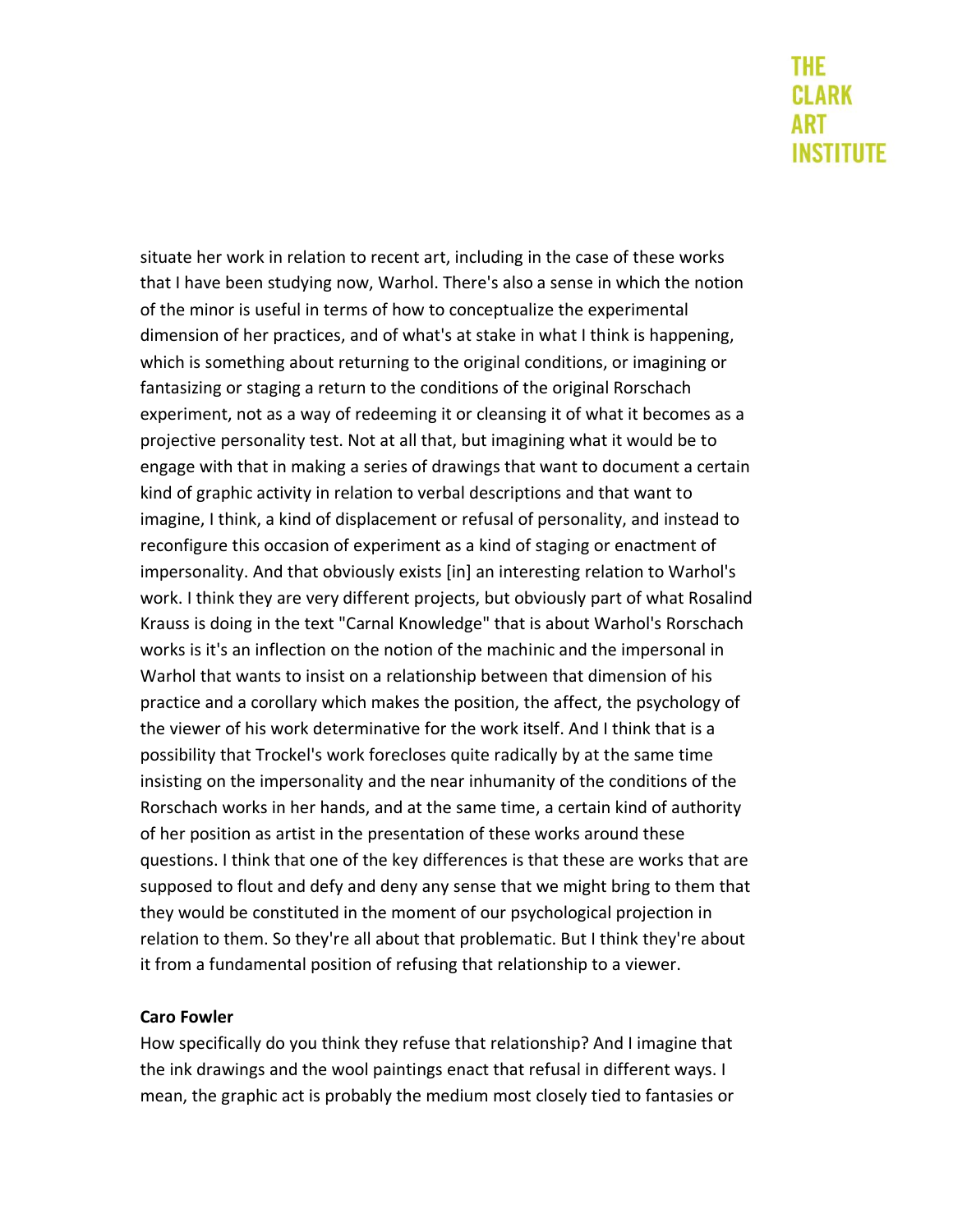bounds, personality and subjectivity, and the individuality of the artist. In some ways, it's interesting because she also engages with this material transformation that is integral to the history of art again, which is providing the cartoon to the fabric factory to be scaled up into whether it's a tapestry or a wool painting, and then also with these wool paintings engaging with these tropes around feminism, female artists, the ways in which textile work has been neglected in histories of art, the ways in which there's this assumed in turn impersonality around female artists because there's no creativity within the act. So it seems like all these threads are engaged. I don't want to use that pun because [laughs] I don't like to be punny. But the point is, how do the ink drawings or the wool paintings negate this possibility for the viewer in what I imagine are very different ways?

### **Brigid Doherty**

Yes, so all of that is in play, and that's a wonderful account of the range and also the contradictory or at least potentially contradictory or even potentially heterogeneous ways in which these questions come into play. I'm not so sure about the heterogeneity, which you're not exactly suggesting, but the contradictions are there for sure. In each case, central to what she's doing is an engagement with medium and format in terms of how she's working. So in the wool pictures, they belong obviously to a broader project of hers that I see and have seen in an engagement with the easel picture as something like genre, and as operating allusively in that mode. And again, I find that the Deleuzian notion of the minor is actually pretty productive potentially there too. I thought of it in terms of Derrida's account of genre elsewhere. I would stand by that. So in terms of painting it operates fairly continuously with the ways in which her wool pictures are engaged with the tradition of easel painting without wanting to signal their participation in a tradition in a constructive way necessarily, but wanting to indicate a certain kind of impossibility of not engaging with that genre, so signaling its ambition through that engagement. The ink drawings--10 drawings shown as a group, conceived as a group with one title, which is the title that I mentioned before, comes from Bresson's film A Man Condemned to Death Has Escaped (that's a literal translation of the French). Trockel inverts that title,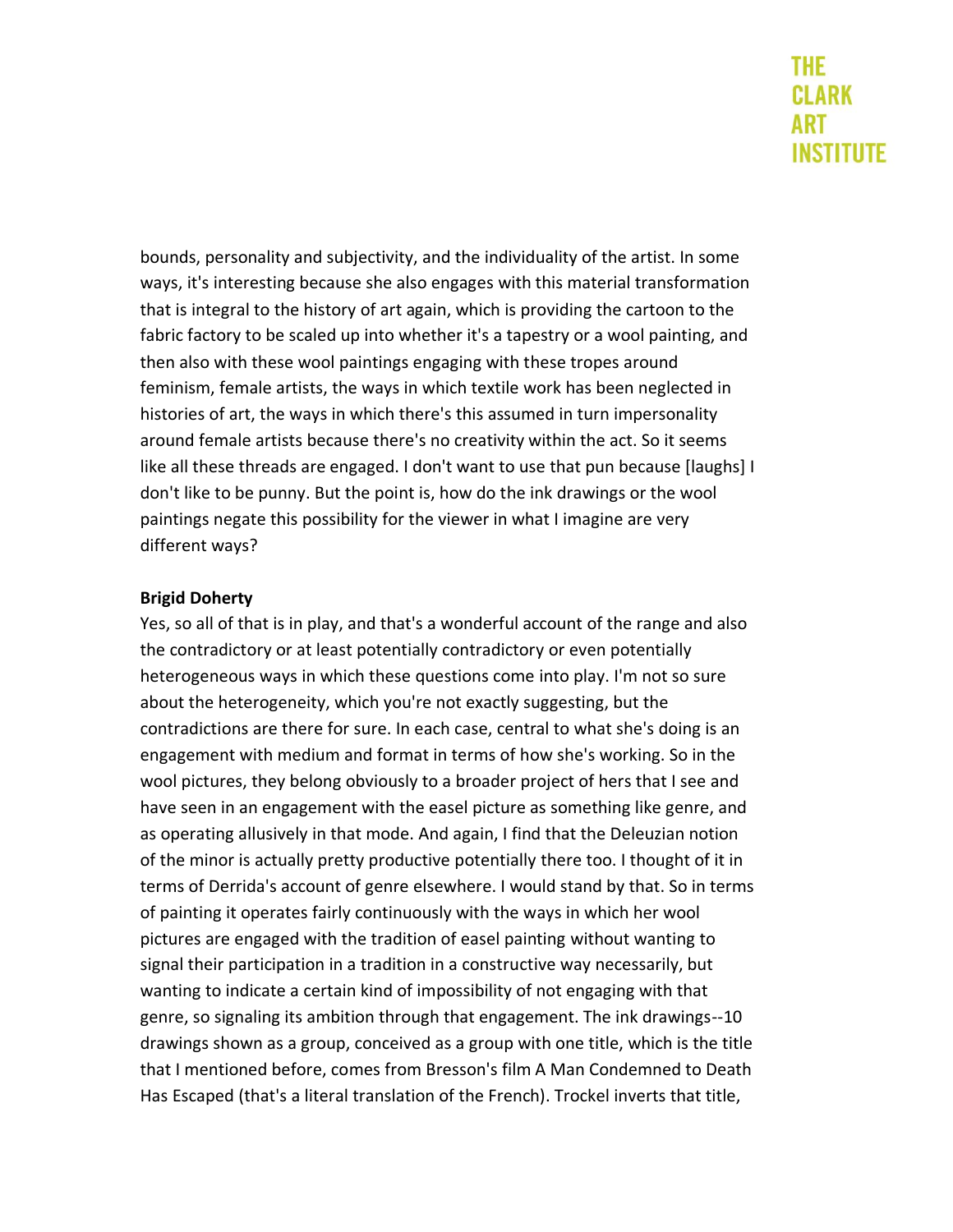and makes the title of this group of drawings One Condemned to Life Has Escaped. Bresson is a point of reference for her more broadly. There are a number of filmmakers of the 1960s--she's very interested in underground film, but Pasolini [and] Bresson are major figures for her. So in taking that title, and presenting the drawings under the name of a certain kind of refusal of life, almost like a refusal of life in the form that life is imposed on us in a broader, let's say, disciplinary situation, I think that's an allusion to the situation of the test or the experiment as the imposition of a technology of the self. And this presents her work as not something like a redemption at all of that seen as an occasion for creative experiment. Nor is it I think a kind of staging in the way that Walter Benjamin or Brecht imagine tests where there's not a redemption of the scene of the of the test, but a refunctioning of it: an attempt to imagine an engagement with disciplinary tests and their technologies that would fashion from their media kinds of artworks that would be useless to fascism. So while there are aspects of Trockel's work, and in particular her interest in impersonality that certainly have to do with those kinds of Brechtian or Benjaminian impersonality, or the impersonality in Benjamin's Kafka or Adorno's Beckett, I think part of the politics of her work here in these ink drawings [is] the format and this working at a scale that's slightly larger than the card--so on a scale and the presentation as framed that seems to relate to the device, the apparatus that you might hold in your hands, but instead insists on its relation to drawing. But then [there is] this extraordinary moment in which she takes the drawings and distorts them and moves them around to make photocopies, which then are presented an index card size, so very much a return to the format and scale of something that announces its belonging to an administered world in a world of testing. There's something there in Trockel in the simultaneous assertion of authorship and refusal of personality, say, or of personhood under certain conditions, and an ethical and a political insistence on the opening of the human onto the non-human and onto the animal in particular, and so of a commitment to certain kinds of acknowledgement there.

#### **Caro Fowler**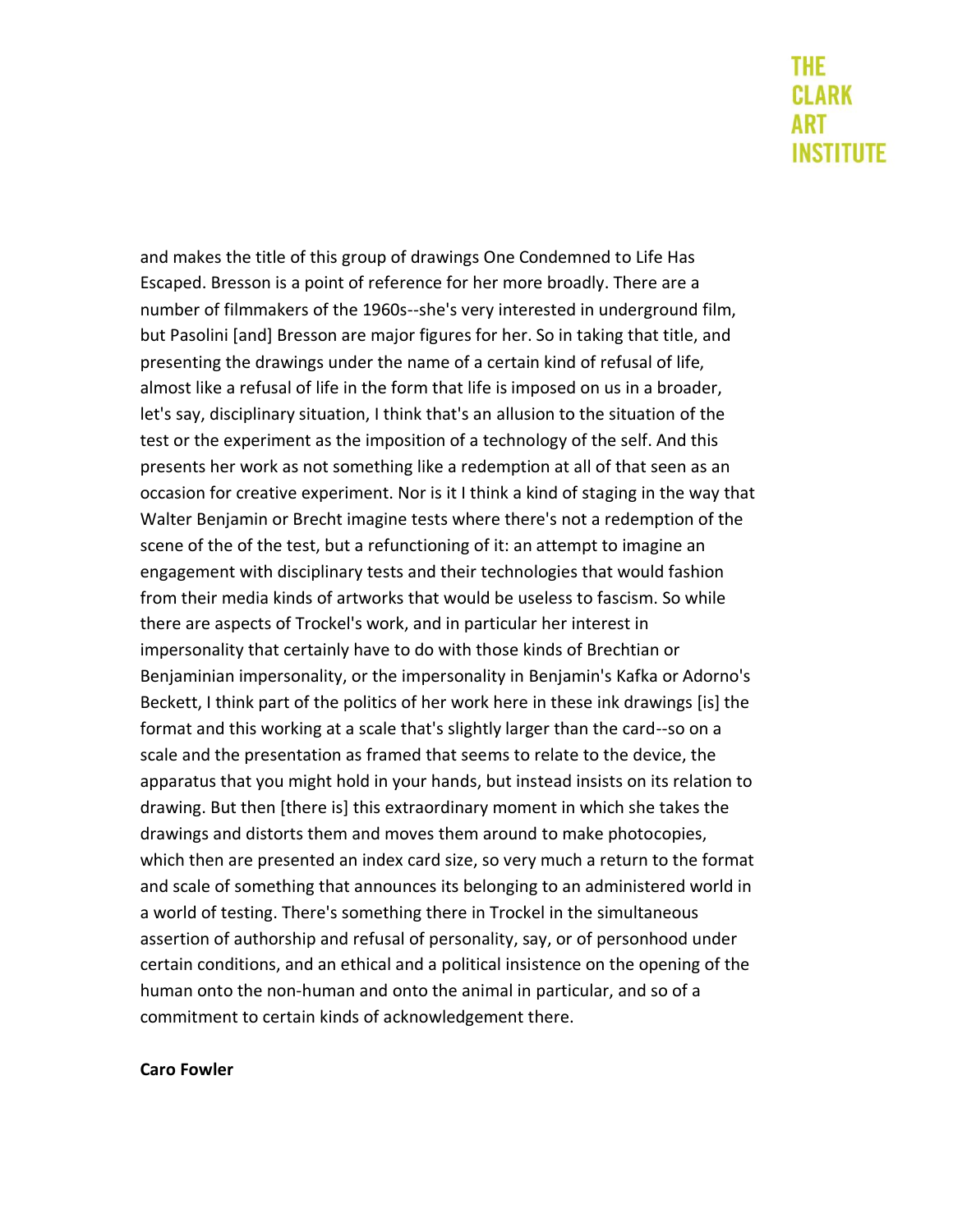I think in many ways that's a challenge for academics right now: the ethical imperative to assert one's authority and knowledge, and that one can think and know something or enact that process of finding out that process of dialogue without actually asserting one's own viewpoint as necessarily the only way, but also in some ways taking on humility. It's a question of authority with humility, which [laughs] I'm sorry Brigid, but it's not bred in many of the institutions both of us have been educated in.

### **Brigid Doherty**

No, that's right. It's so important what you say, because there's a distinction between the acknowledgement of being in possession of certain kinds of not just privilege but authority, and emphatically both, and figuring out what to do with that, and for me, a mere disavowal of, that's not going to work--

#### **Caro Fowler**

No, it's not.

#### **Caro Fowler**

--because one is dispossessed of precisely nothing by disavowing asymmetries, for example asymmetries in student-teacher relationships. It doesn't go away. The disavowal just creates a whole range I think of very dangerous conditions potentially for exploitation in a whole lot of different registers. But an avowal of various kinds of asymmetries and a wish to engage ethically and creatively with them, and to think about what can be done with them--I recognize that there are critiques that can be made of the idea of presenting certain practices of close reading, close looking as a minor mode in the contemporary academy. And I think that those critiques are and would be important. And they would be real critiques that would touch me and my practice, and that I would not want to respond to either dismissively or merely defensively. But I do want to have a conversation about what it means to think about the ways in which within, say modern European culture or say modernism, and within more recent responses to it, commitments to impersonality, to a critique of the subject, to an opening beyond the human, to a de-binarization of the human and the animal have been